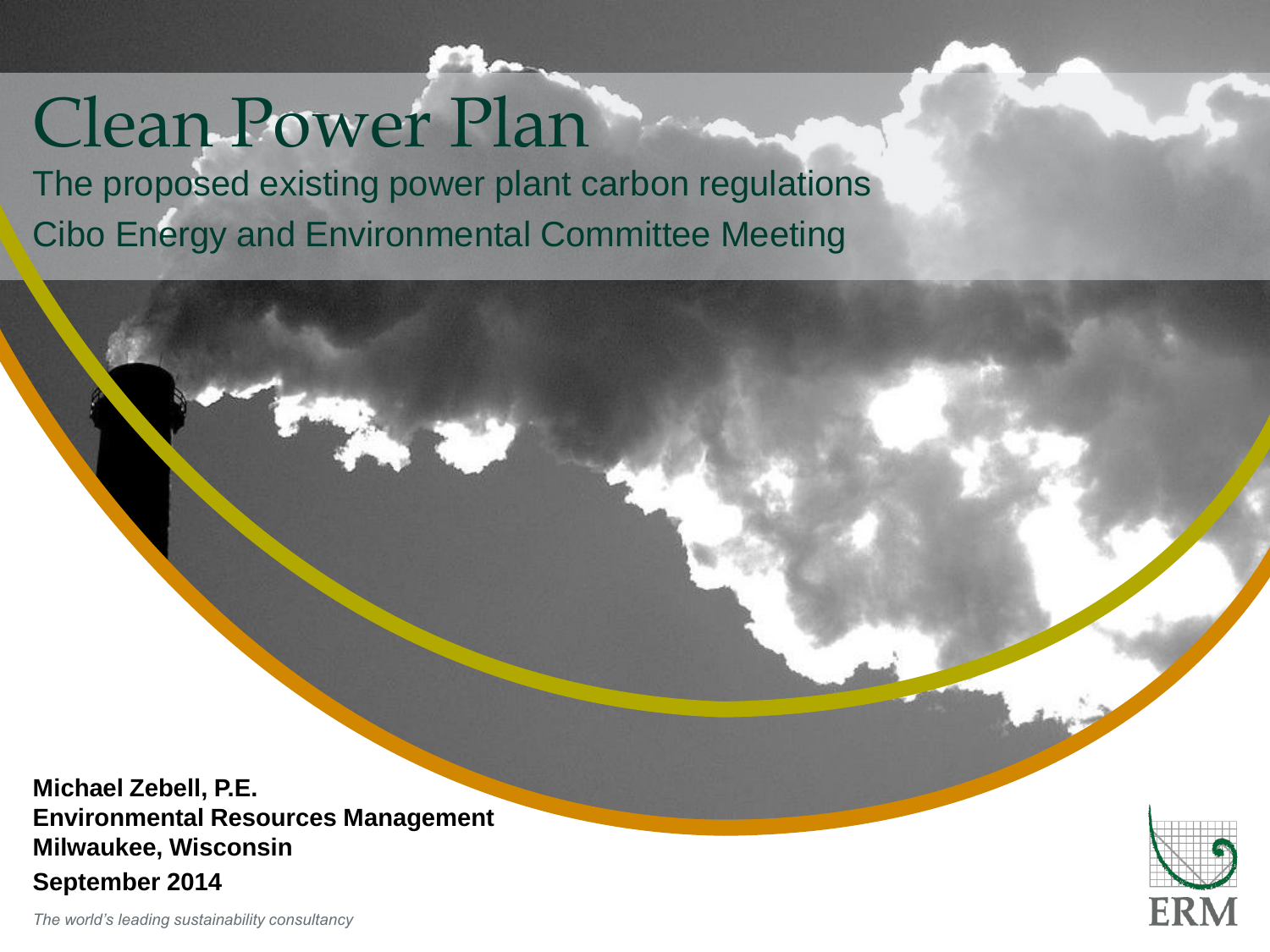#### Presentation Overview

- $\blacksquare$  Two parts
	- **Discuss the Clean Power Plan Proposed Rule**
		- **Heads up on process**
	- **Implications of recent court decision – HCCA v. USFS**
		- The social cost of carbon protocol Interagency Working Group on Social Cost of Carbon, Technical Support Document (February 2010)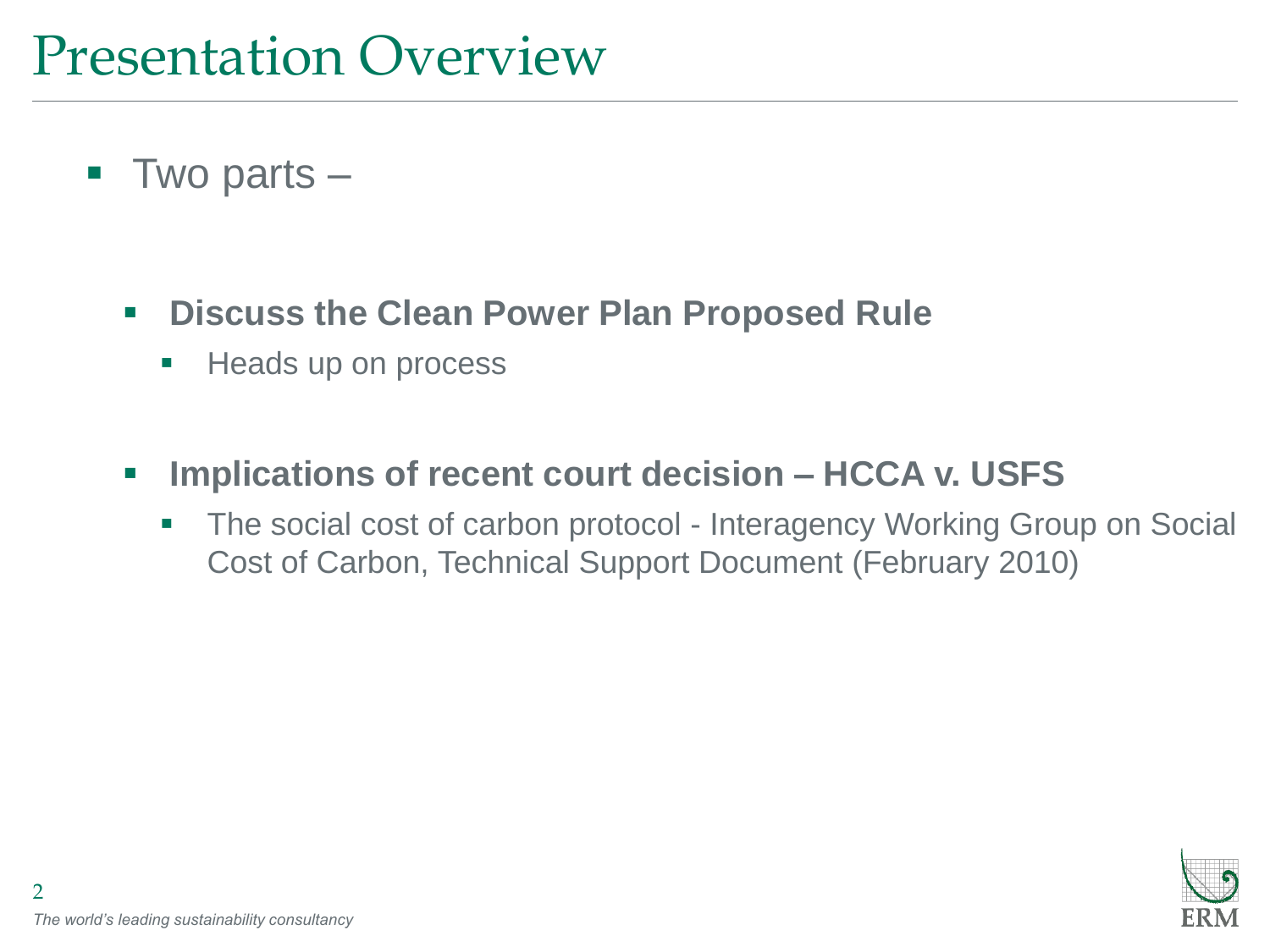#### Proposed Rule

On June 2, 2014 EPA proposed the Clean Power Plan (CPP) with the goal of reducing  $CO<sub>2</sub>$  emissions from existing power plants by 30% of 2005 levels by 2030

Comments due by October 16, 2014.

Docket ID - EPA-HQ-OAR-2013-0602…

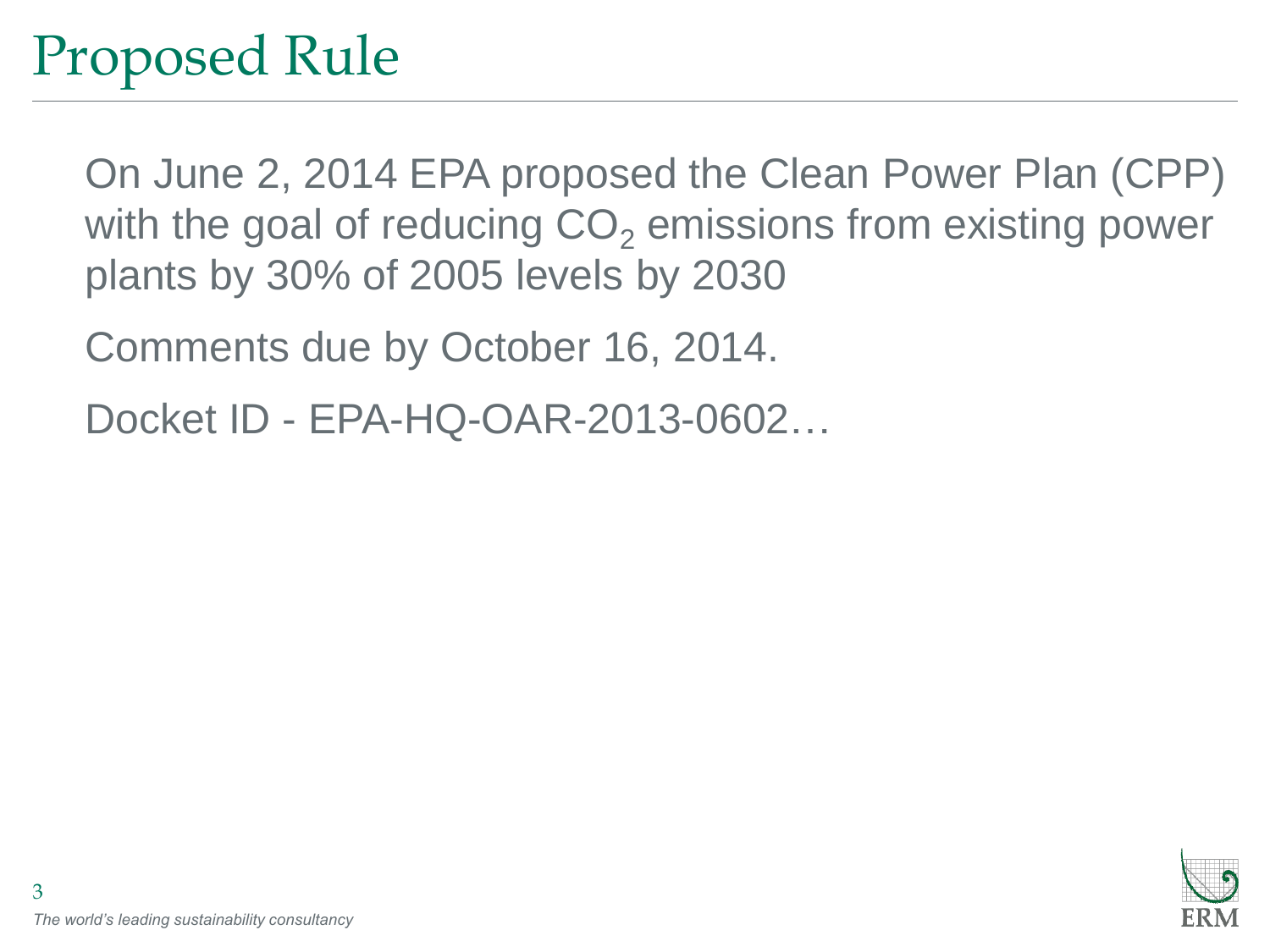#### Understanding the CPP

- **Broadest application of 111(d) to-date.** 
	- Section 111(d) standards of performance are required for existing sources if two criteria are met: (1) a category of sources is determined to require NSPS; and (2) the regulated pollutant is neither a HAP nor a criteria pollutant.
- Power plants
- **-** Intensity-based (lb/MWh)
- **Filexibility to states (SIP)**
- Challenges in integrating proposed rule with existing programs

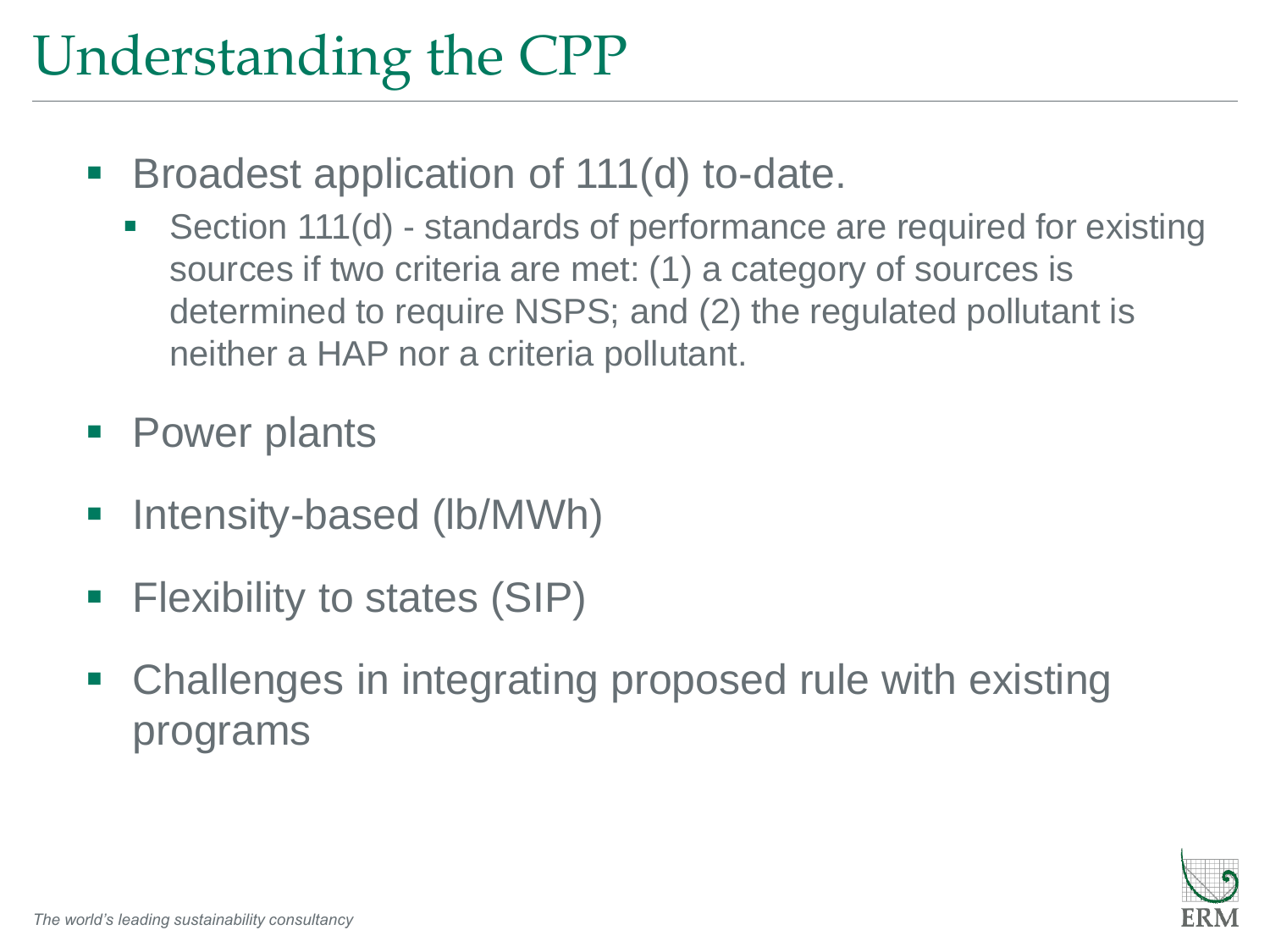## Reducing  $\mathrm{CO}_2$  through SIPs

EPA proposed:

"…state-specific rate-based goals for carbon dioxide emissions from the power sector, as well as guidelines for states to follow in developing plans to achieve the statespecific goals"

Two key parts: goals and guidelines to develop plans

- Goals are intensity-based (lb/MWh)
- States are asked to take a systematic approach in developing plans, incorporating direct controls, demand-side measures, etc.

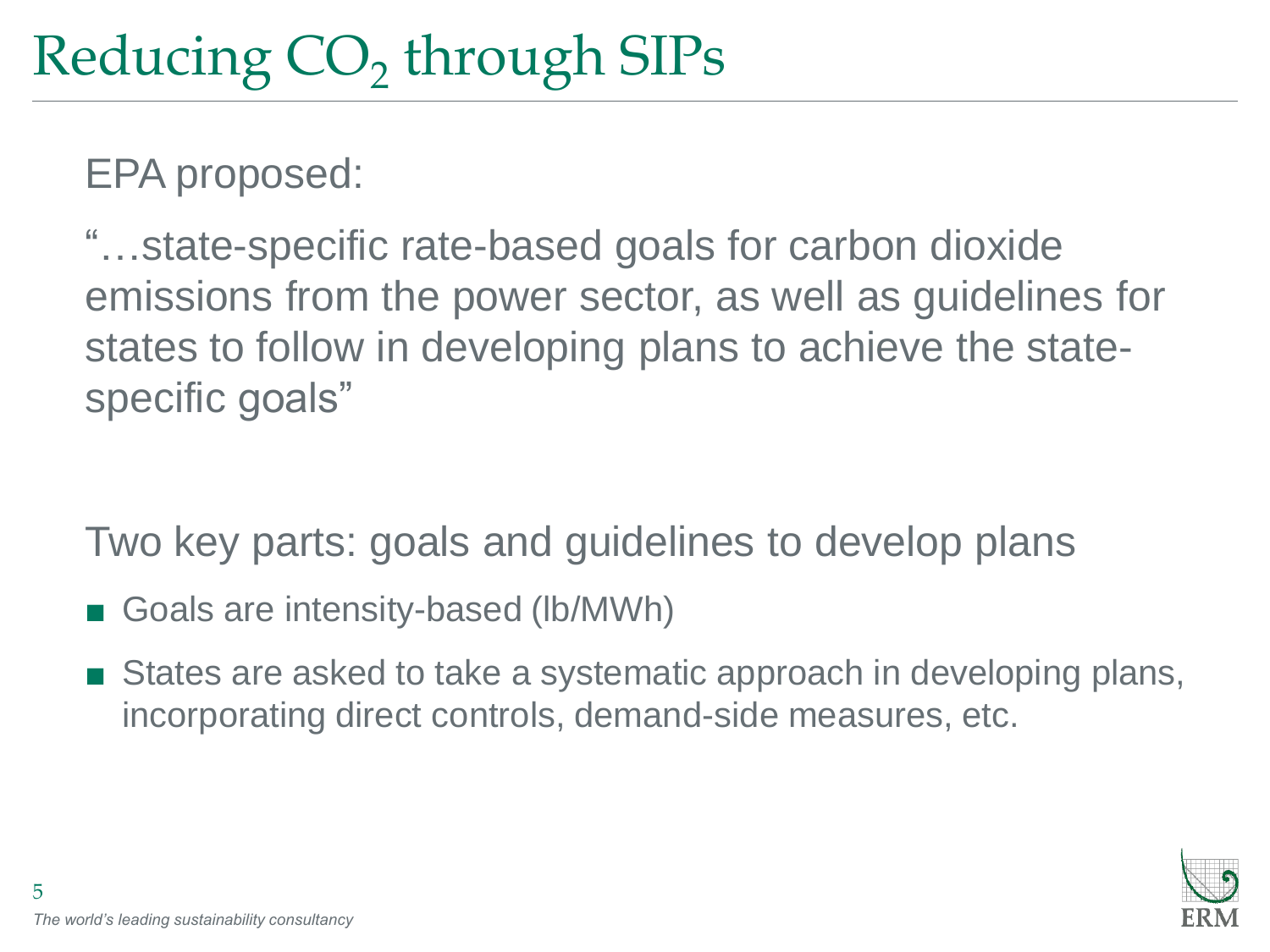### Development of State Goals and Definitions

#### **BSER = Best System of Emission Reduction**

- BSER are used to set guidelines for states to achieve reductions under that system
- BSER does take into account costs, non-AQ related impacts, and energy requirements

#### **"Affected EGU":**

- *Built on or before 8 January 2014*
- *A steam generating, IGCC, or combustion turbine with a baseload rating of > 73MW (250 MMBtu/hr) and supplying 1/3 or more of its output to the grid.*

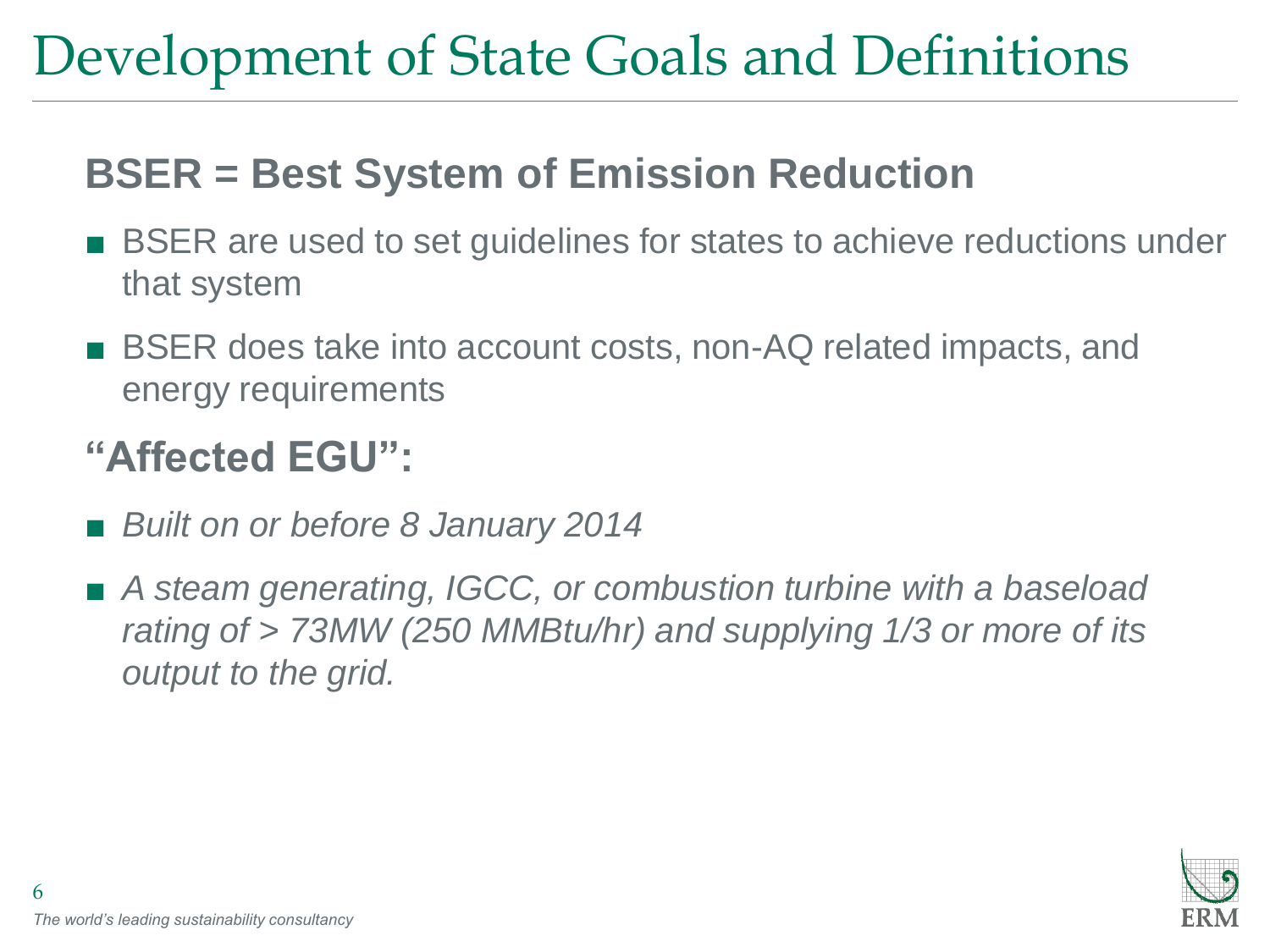### BSER and Building Blocks

"Building Blocks" are used to develop BSER and future state plans

- 1. Fossil Fuel combustion efficiencies at affected EGUs
- 2. Use more "lower-emitting" power facilities (*i.e.*, use more combined cycle NG facilities when possible)
- 3. Use more zero and low-emitting power sources (*i.e.*, expand renewables and pair them with alternative fuels, including nuclear)
- 4. More efficient use of electricity (*i.e.*, demand-side measures)

EPA's proposed BSER combines all four building blocks

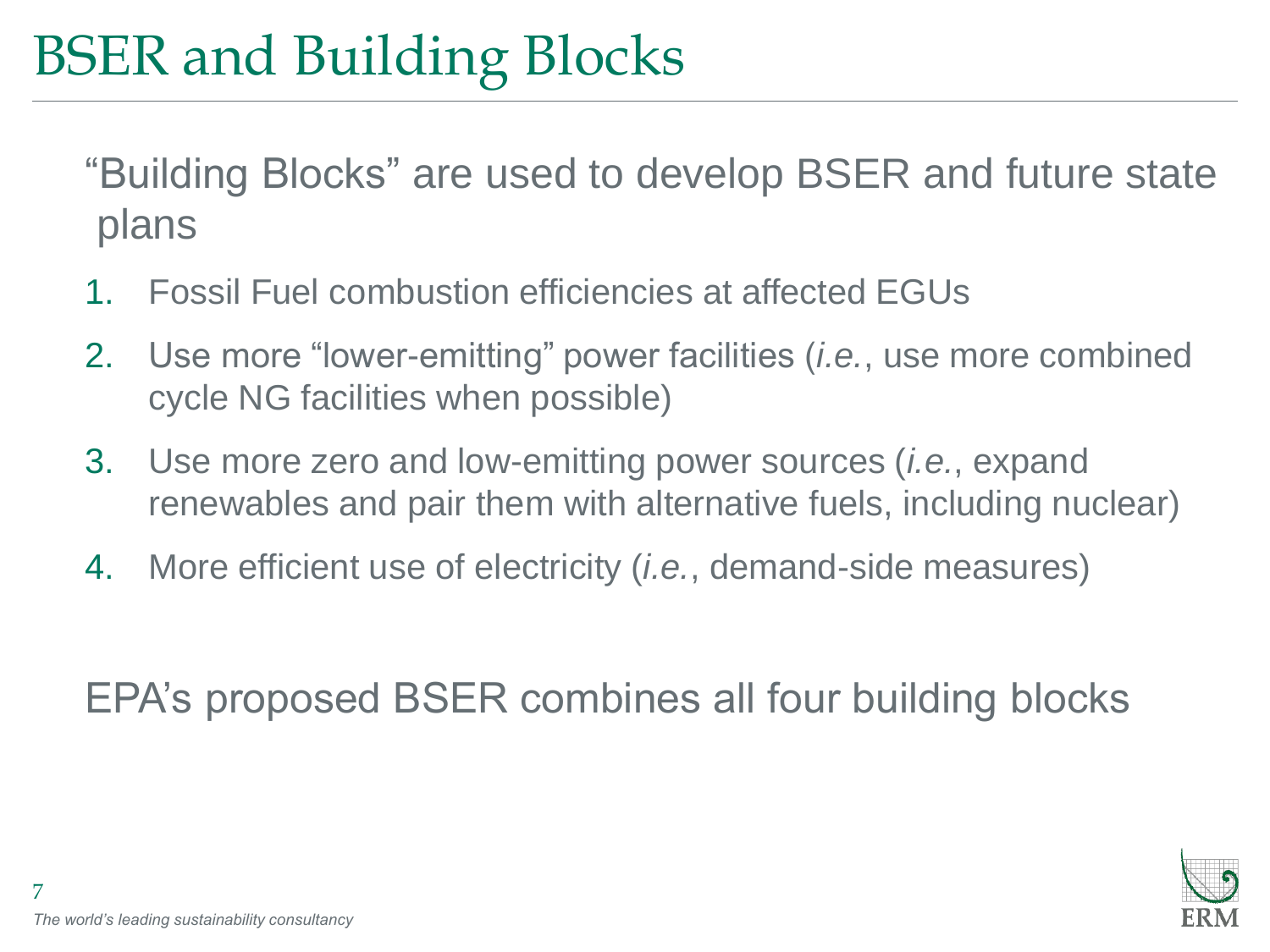#### Goals Developed for Each State

EPA has stated the following:

- Proposed goals based on "a consistent national formula and calculated using specific information about the state or its region's individual power profile"
- Goals took into account existing/already announced changes to generation fleet (such as coal-fired generation already scheduled to retire)
- No mass-based reductions are proposed: just intensity-based. While states can choose to convert their state goals in their state-specific plans to a mass-based limit, the EPA targets are to achieve intensitybased power generation goals.

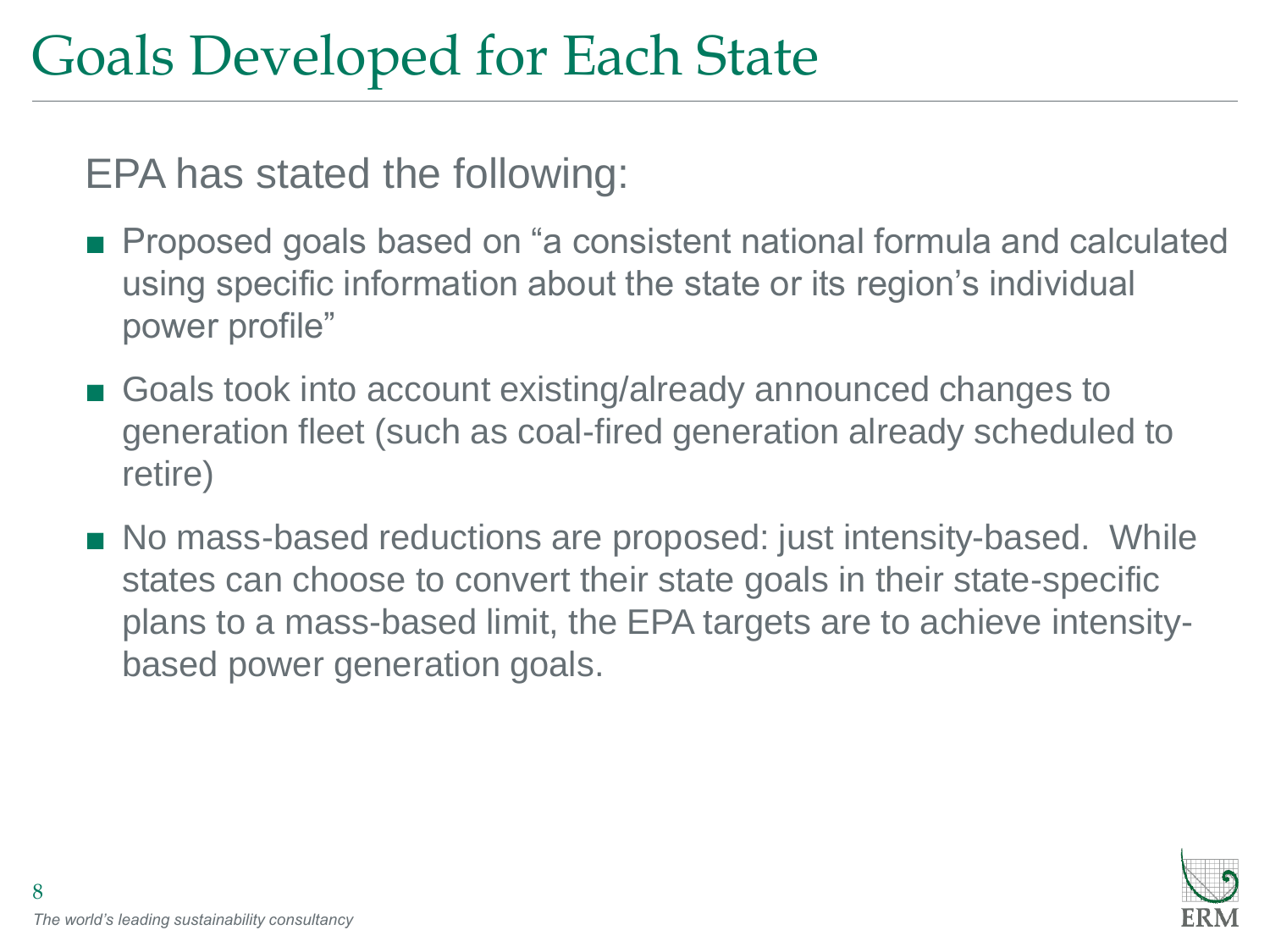### Goals by State

EPA's proposed carbon emissions rates for existing power plants (lbs/MWh)



**ERM** 

*The world's leading sustainability consultancy*

9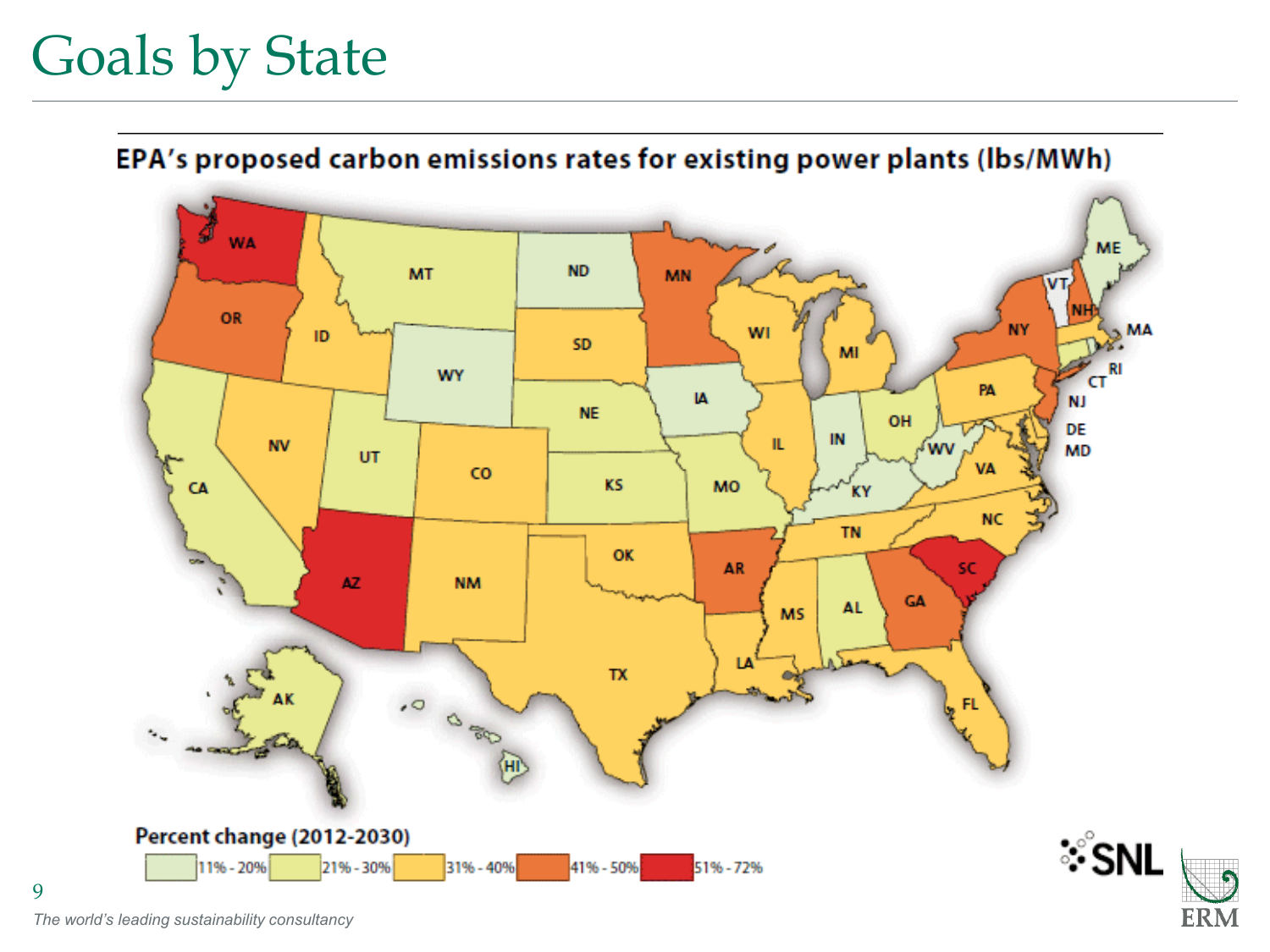#### Current State Programs Addressing GHG

- **Five General Categories:** 
	- Renewable Portfolio Standards (RPS) and end-use efficiency programs demand-side management,
	- Averaging rate-based standard across facility, source category, state, or region,
	- **Planned retirements of coal generation (codified in Colorado)**
	- **Utility-only markets,**
	- **Markets that include source categories in addition to utilities.**

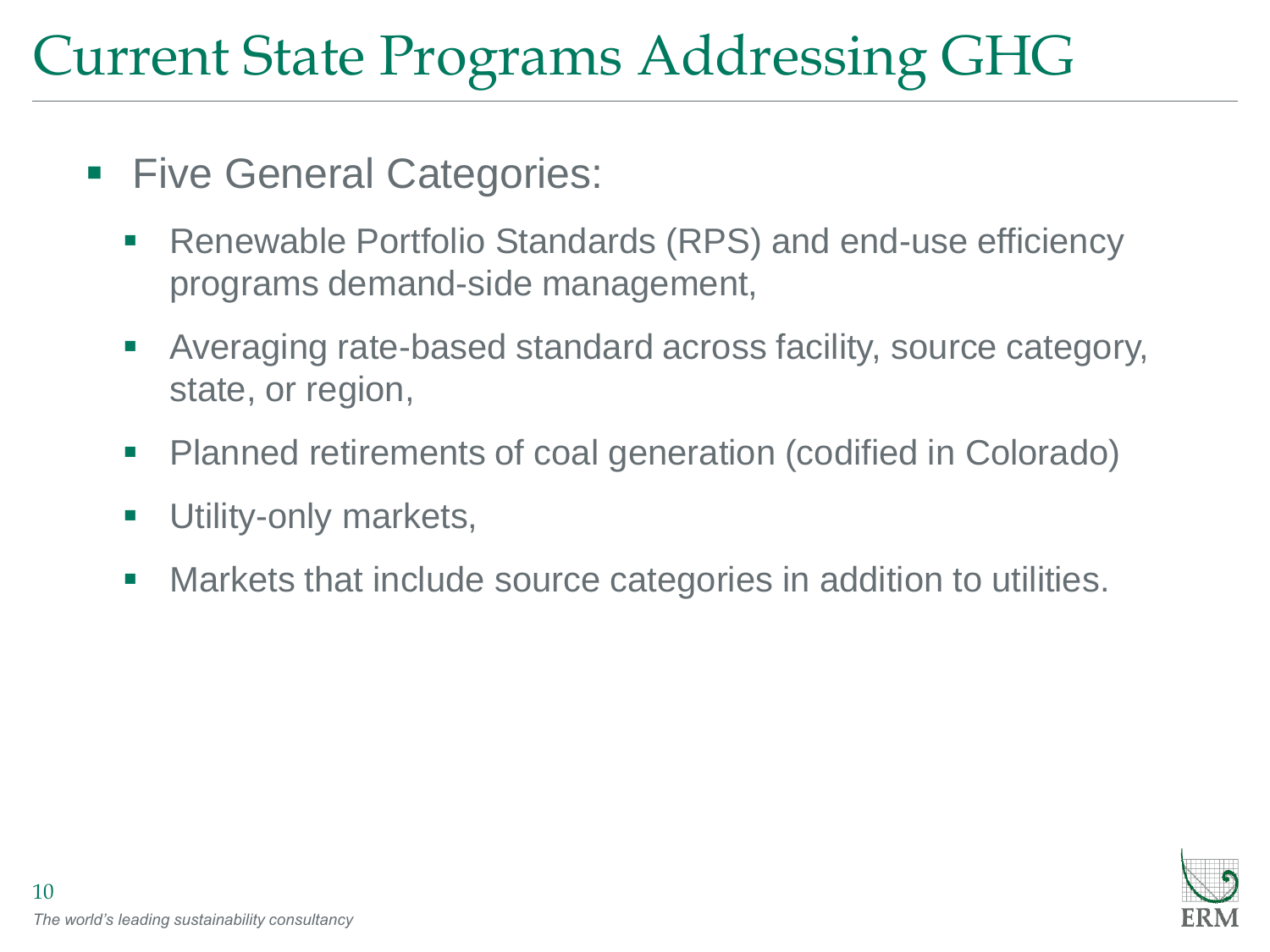#### Development of State Plans

States need to determine emission performance levels equivalent to the  $CO<sub>2</sub>$  goals and develop a SIP:

- Command and Control (unit by unit)
- Averaging (fleet-wide, statewide...)
- Cap-and-Trade (statewide, regional...)

States are encouraged to propose individual and collaborative measures, combining specific measures and strategies both within their state and in partnership with neighboring states.

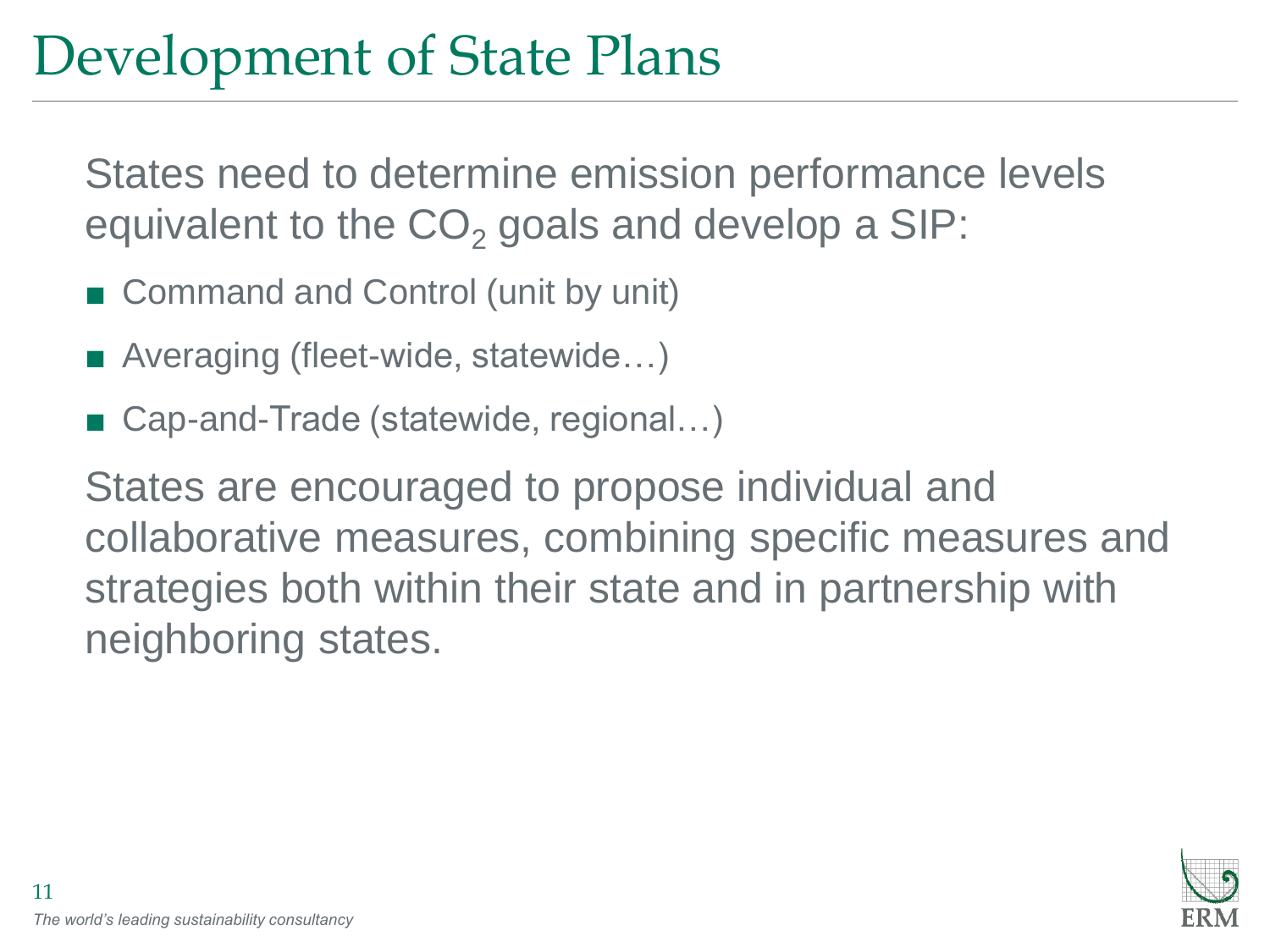#### Short term: what do our members do now…

Comment, Strategize and Implement:

- What happens to power generators will come around to industrials
- Comment period end on October 16, 2014
- Develop strategies to comply with current regulatory impacts (Boiler MACT,  $SO_2$  standards,  $PM_{2.5}$  guidance, etc.) with an eye on possible benefits to opt-in to a state plan.
- Work with state or regional groups to integrate existing programs and maximize benefit.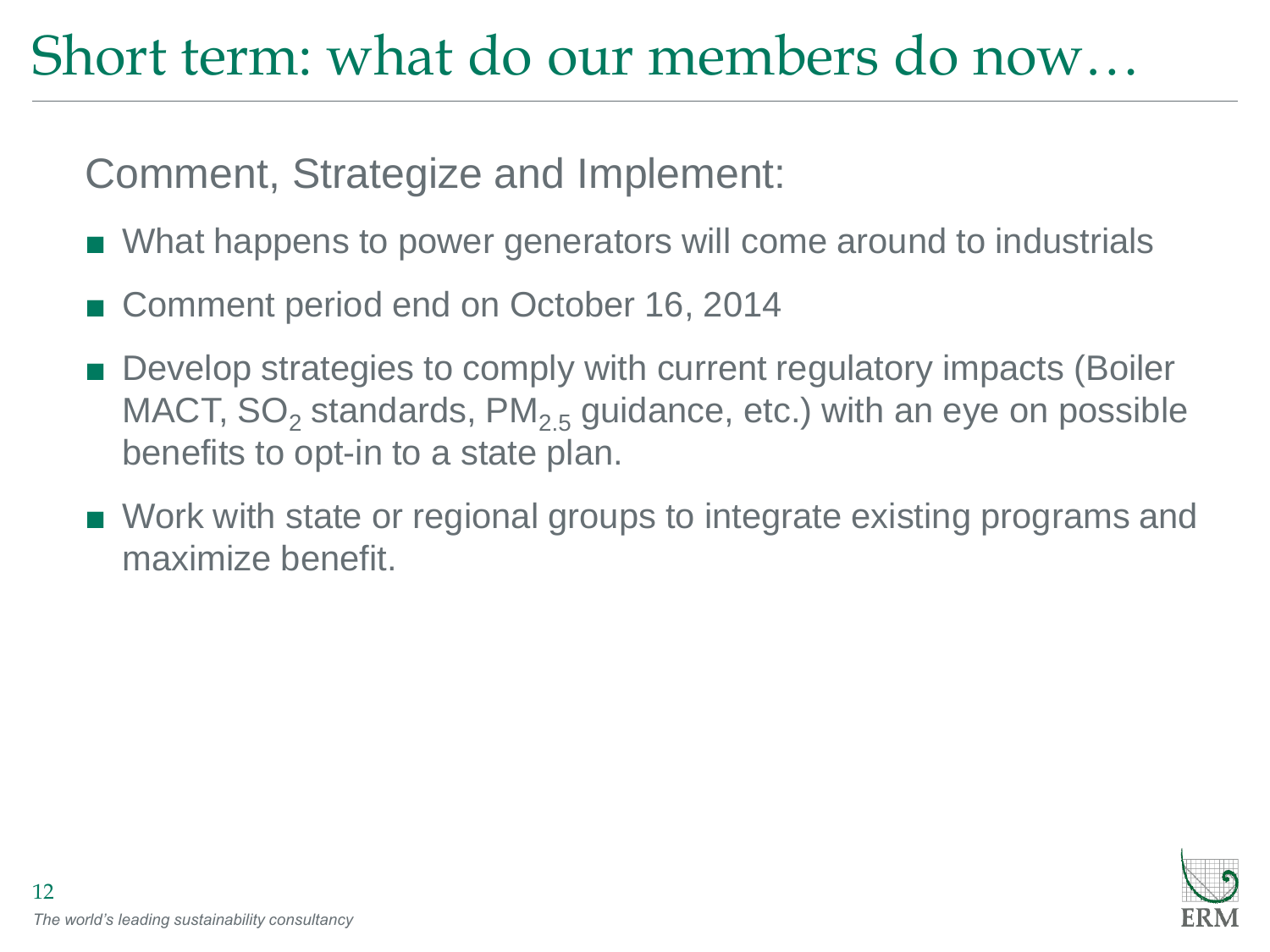#### The CPP Timeline



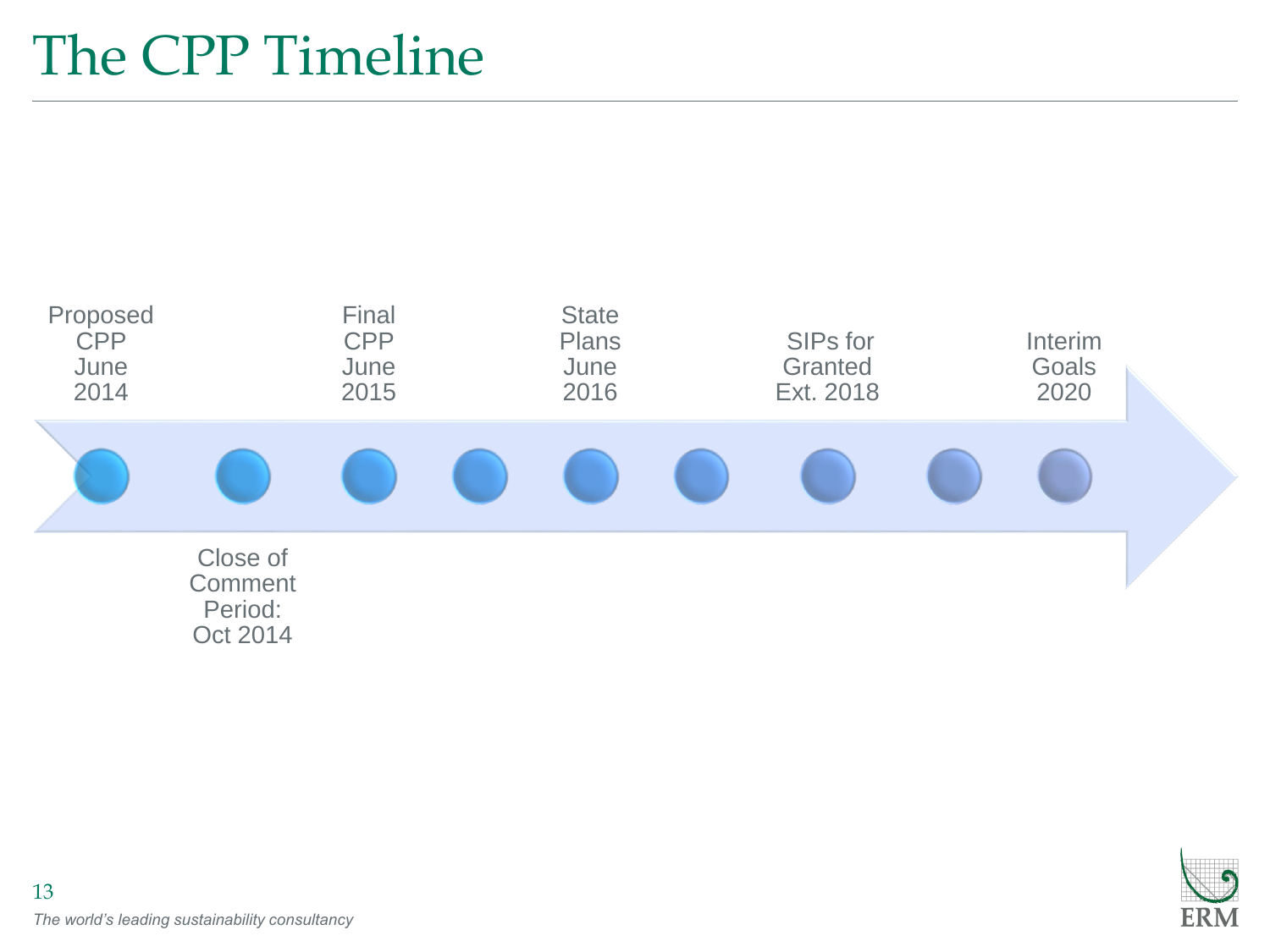

#### Questions, Comments, Discussion

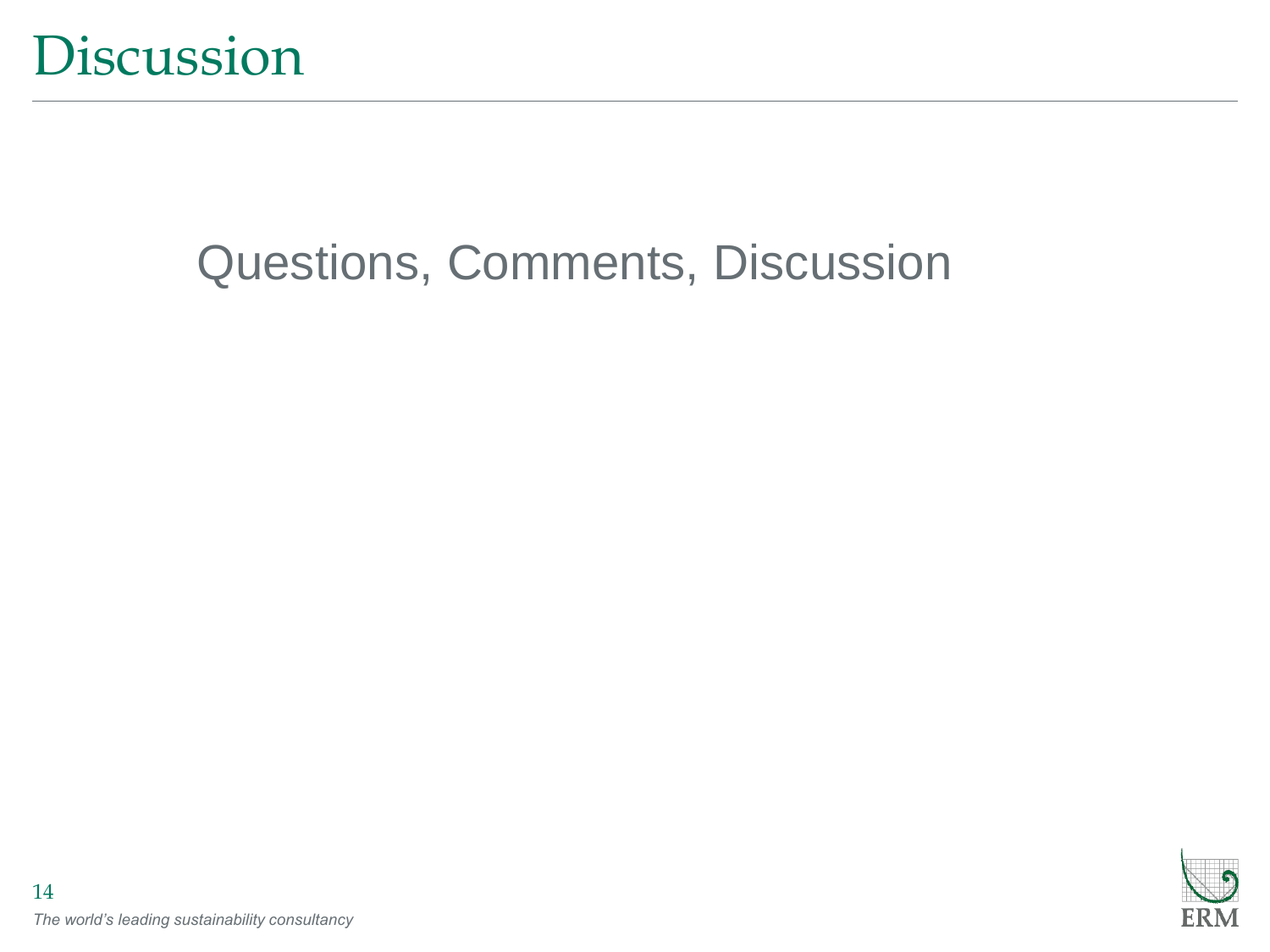### Implications of Court Decision - HCCA v. USFS

- **US District Court (Colorado)**
- Civil Action High Country Conservation Advocates v. US Forest Service
- Issue Adequacy of NEPA GHG social impact due to expansion of coal mining as a result of the Colorado Roadless Rule (access road construction)
- Decision FEIS failed to adequately quantify GHG emissions (connected action), and quantify the social impacts of the GHG emissions.
- The social cost of carbon protocol **Interagency Working Group on Social Cost of Carbon, Technical Support Document (February 2010)**

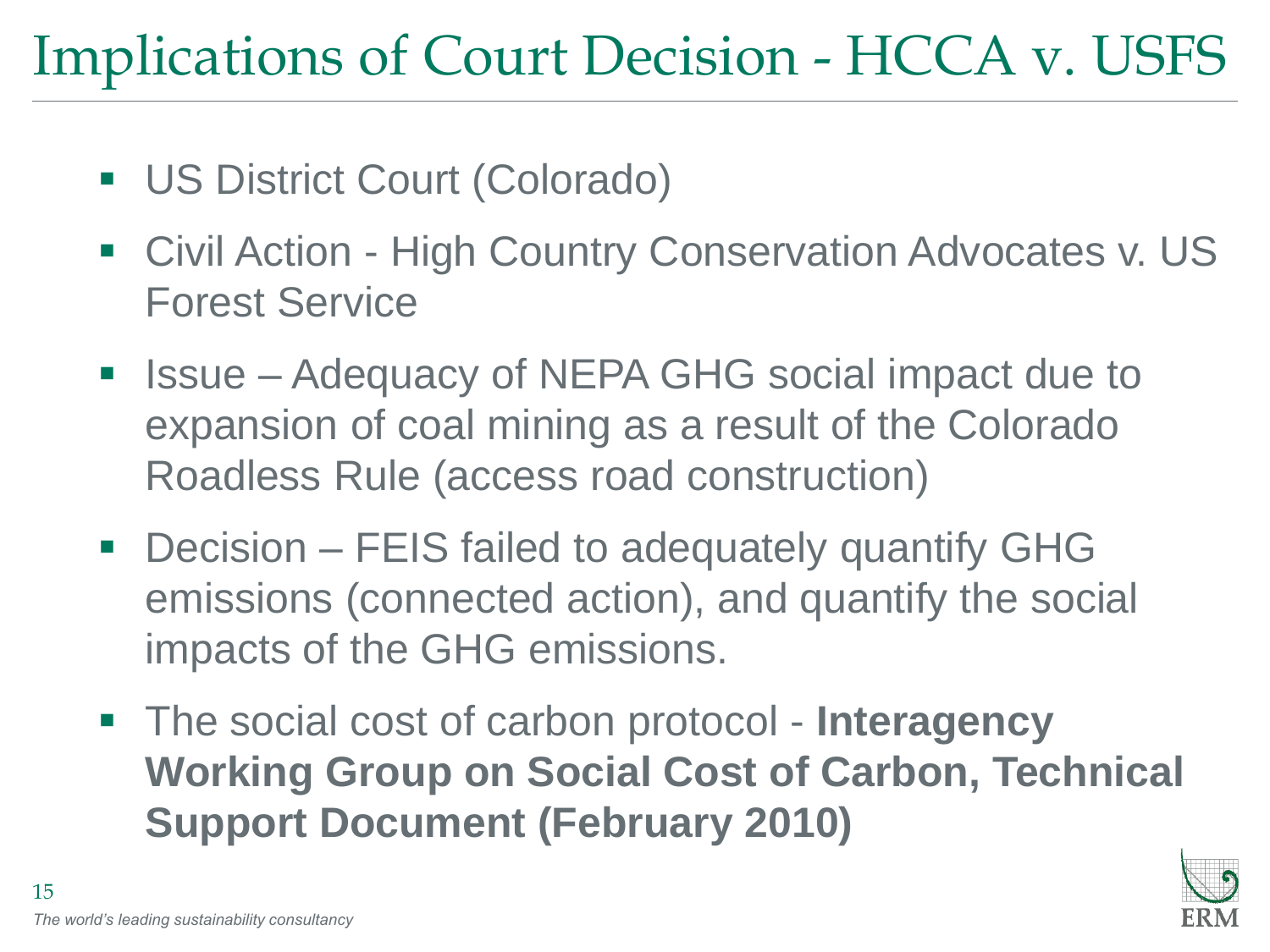### Implication for GHG BACT

- Plaintiff claimed that there is "no tool" for quantifying the social cost of carbon,
- **The Court corrected the plaintiff and identified the Interagency Working Group on Social Cost of Carbon, Technical Support Document,**
	- Once a tool for rule-making, now potentially required for impact assessment and permitting?
- This creates a link to GHG BACT.....if the tool is available, then use it.